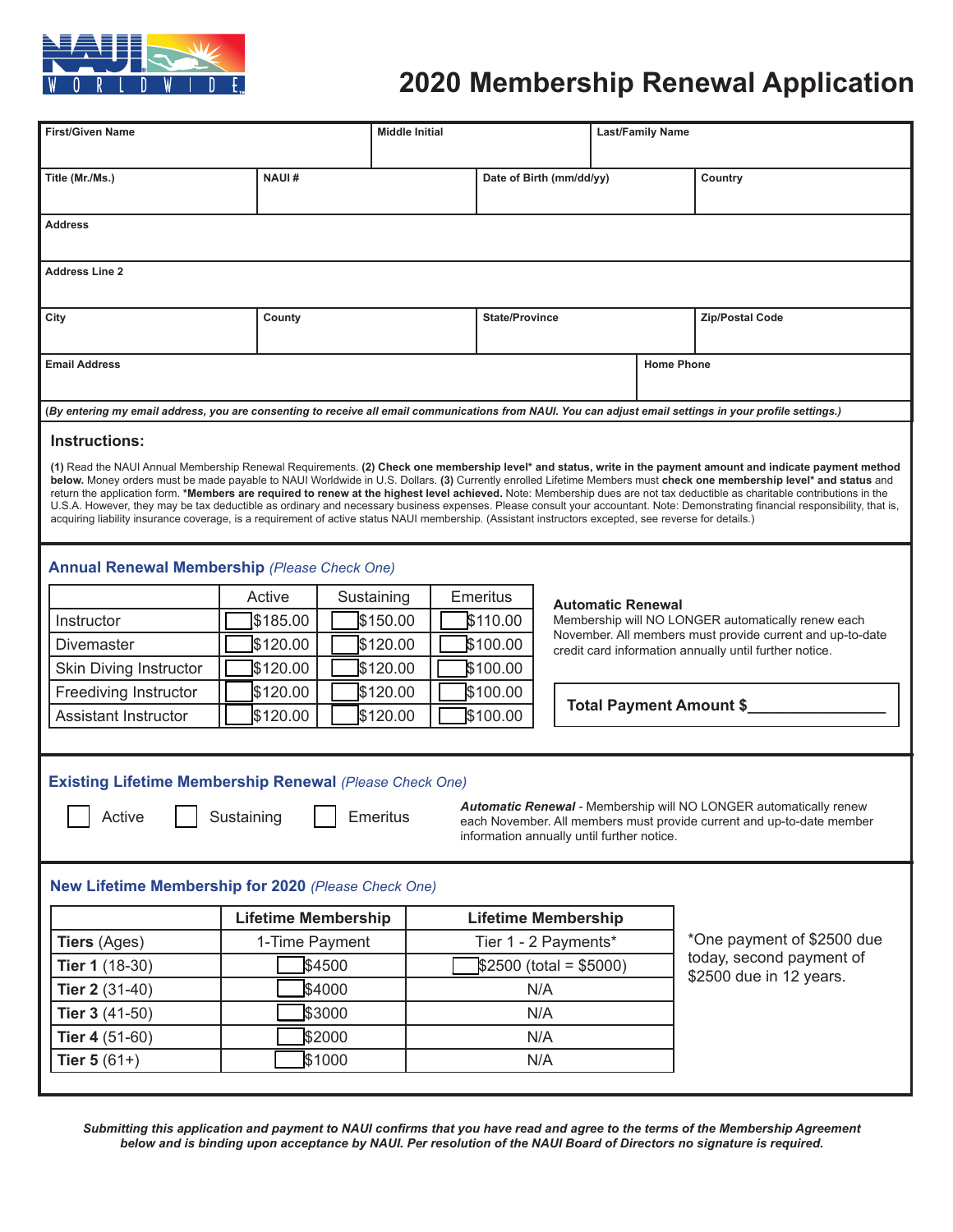# NAUI Membership Agreement

This agreement is made and entered into by and between NAUI Worldwide and its subsidiary companies, hereinafter referred to as "NAUI", and the membership applicant named above, hereinafter referred to as "I." I hereby decl read and I understand and accept the terms of the NAUI Membership Agreement and Renewal Requirements listed below and on the reverse of this application, which includes financial responsibility and professional growth poli information I have provided is accurate to the best of my knowledge and belief.

- I understand that I am not an agent, employee, or legal representative of NAUI.
- I understand that I am not an owner, agent, employee, or legal representative of another scuba training agency or competitor of NAUI/NSG. I understand that my membership maybe suspended with NAUI until I am no longer affil with competing scuba training agency
- I understand that my NAUI membership is not to be construed as a partnership, joint venture or joint enterprise nor does it establish an agency relationship between me and the Association or its subsidiaries.
- I understand that my membership renewal is not solely based upon submission of the renewal application and fee (if applicable). NAUI Membership renewal is subject to annual review and acceptance by NAUI.
- I am expected to pay accounts due to NAUI. Pursuant to the NAUI Bylaws, a failure to pay accounts within sixty days will result in collection proceedings, and potential loss of NAUI Member status.
- I agree to contact NAUI Worldwide HQ with status changes i.e., address, eligibility, insurance.
- A NAUI Member who does not renew their membership annually, loses NAUI Membership, and may have to meet special renewal requirements before renewal will be considered.
- I agree to maintain and provide access to any and all such student records as are required by NAUI; original records to remain property of the member or dive facility, and to provide true, accurate and complete student con information when registering them for certification cards.
- I understand that I will be subject to a quality assurance monitoring process conducted by NAUI.
- I agree to save and hold harmless NAUI, its officers and directors and assigns for any loss, claim or damage resulting from action, error or omission of me, or my agent, students or assigns.
- I agree that if I become aware of any event, act, error or omission that might reasonably be expected to be the basis of a claim or suit against me, or any NAUI Instructor/Leader, agent or affiliate, or NAUI itself, writte given to the NAUI corporate attorney as soon as practicable and I will cooperate to the best of my ability with said attorney.
- I agree to notify NAUI Headquarters if I have previously been convicted of a felony or crime of moral turpitude (i.e. honesty, integrity, morals). Conviction of such a crime may make me ineligible for continued membership, membership or renewal of membership.
- I agree that I have not previously been or am not currently subject of any investigation, action or proceeding brought by any scuba diving association or organization.
- Should I become the subject of any such investigation, action or proceeding during the term of this agreement NAUI may, in its sole discretion, suspend my membership pending outcome of the investigation or actions of the M Review Process.
- I authorize any other scuba diving association or organization with which I am affiliated to release to NAUI any and all records and other information pertaining to any investigation, action, or proceeding involving me.
- I understand that NAUI Membership Cards issued by NAUI Worldwide are the property of NAUI and must be surrendered upon request by the Board of Directors or their representative(s).
- I hereby agree to be bound by the NAUI Code of Ethics, NAUI Standards and Policies and Training Updates/Directives.
- I understand the uniqueness of NAUI as a membership association and that any actions, statements, or references that publicly defame the character of another member or the Association itself, violates the NAUI Code of Ethi may be grounds for sanctions up to and including expulsion from the association. If I suspect unethical actions by another member, it is my responsibility to follow procedures as established in the NAUI Membership Review P
- I hereby grant my consent for NAUI to use electronic transmissions to communicate with me. I also understand that I have the right to request transmissions be provided or made available on paper or in non-electronic form. understand my consent may be granted to include all communications or specified categories of communications from the Association and further, that I can withdraw my consent at any time by notifying the Secretary of the As in writing.
- I understand that use of the acronym/tradename NAUI, the NAUI Trademarks "NAUI" and "NAUI Worldwide" by NAUI members is subject to the following conditions:
	- The acronym NAUI shall not be used as part of web site URL's or in e-mail addresses such as NAUInstructor.com, NAUIcareer.com, NAUImember@earthlink.net or other variations
	- The word "member" must appear under the trademark(s) and/or tradename(s).
	- The NAUI trademark(s) and/or tradename(s) shall be reproduced as received from NAUI without alteration except for overall sizing. It may not be used within or as a part of any other symbol or mark.
	- NAUI trademark(s) and/or tradename(s) shall be used by members only on correspondence or other printed materials or electronic media used to market or promote NAUI courses or programs
	- NAUI trademark(s) and/or tradename(s) shall not be used as part of the sale or manufacture of goods without written authorization from NAUI.
	- Use of the trademark(s) on the World Wide Web or other electronic service requires linking to the NAUI web site and such use shall contain written acknowledgment of sole and exclusive ownership by NAUI.
	- NAUI may withdraw trademark(s) and/or tradename(s) use permission at any time.
	- Misuse of the NAUI trademark(s) and/or tradename(s) violates the NAUI Code of Ethics.

### NAUI Annual Membership Renewal Requirements

#### **Instructor**

For Emeritus status, a NAUI Instructor must: <sup>O</sup> Maintain a valid mailing address with NAUI WWHQ, and <sup>O</sup> Pay applicable dues\* and any debts owed NAUI WW, and <sup>O</sup> Submit a NAUI Worldwide Membership Renewal Application.

For Sustaining status, a NAUI Instructor must: <sup>o</sup> Maintain a current mailing address with NAUI WWHQ, and <sup>o</sup> Pay applicable dues\* and any debts owed NAUI WW, and <sup>o</sup> Submit a NAUI Worldwide Membership Renewal Application.

- 
- **For Active status,** a NAUI Instructor must complete all requirements for Sustaining status, and:<br>• Maintain good health and fitness. Should health changes occur, members must refrain from teaching and supervising diving u
- Continue professional development each year by earning at least one Professional Development Unit (10 contact hours = 1.0 PDU) in a NAUI approved diving, teaching, boating or business subject.

• Meet Financial Responsibility Requirements.\*\*

- Make at least 12 open water scuba dives and complete at least one of the following:
	- As a candidate, auditor, staff member, or lecturer, participate in a NAUI course. - Attend, staff, or lecture at a NAUI IQ or other diving seminar, symposium, clinic, conference or workshop.
	- Be a member of the NAUI Board of Directors or Advisors, a NAUI committee, HQ Staff or a NAUI Representative.
	- Take or teach a course in diving, lifesaving, swimming, first aid, boating, speaking, teaching or a science related to the aquatic environment.
	- Be professionally employed in aquatics, diving, teaching or boating.
	-
	- Complete a postgraduate thesis in a teaching or diving subject. Author a formal paper related to diving which is published by NAUI, an academic journal or national periodical.

#### • Complete at least one of the following teaching options:

- Teach a NAUI course and register the students as NAUI divers. Serve on staff and lecture at a complete NAUI training program.
- 
- Serve as an assistant for two complete NAUI diving courses.

### **Assistant Instructors, Skin Diving Instructors and Divemasters**

#### **Emeritus or Sustaining Status**

# • Maintain a valid mailing address with NAUI WWHQ • Pay dues\* and any debts owed NAUI WW

- 
- Submit a NAUI Worldwide Membership Renewal Application

- **Active Status** Assistant Instructor assist with at least one complete NAUI course.
- Skin Diving Instructor
	- In ginear complete.<br>Teach or assist with at least one complete NAUI diving course. - Meet Financial Responsibility Requirements.\*
- Divemaster
	- Organize and conduct at least two open water dive experiences.
- Meet Financial Responsibility Requirements.\*\* *\* Lifetime Members pay no annual dues but must complete the current NAUI Membership Renewal Application and apply for their desired status*.

- "**Financial Responsibility Requirements**<br>Instructors, Divemasters and Skin Diving Instructors teaching or supervising U.S., Canadian or Australian citizens are required to have instructional liability insurance, and must:
- Obtain instructional liability insurance as offered by NAUI or
	- Obtain a similar instructional liability insurance policy and provide a copy of the Evidence of Insurance and policy wording for NAUI's review and approval. Instructors who are covered by government or private institutional insurance must request in writing an exemption from the insurance requirement. Military personnel who teach diving solely as part of their military duties may be exempted from the insurance requirement by pro commanding officer verifying such duty and requesting the exemption.

#### **Status Changes**

Contact a NAUI Representative or the Training Department at NAUI Worldwide HQ.